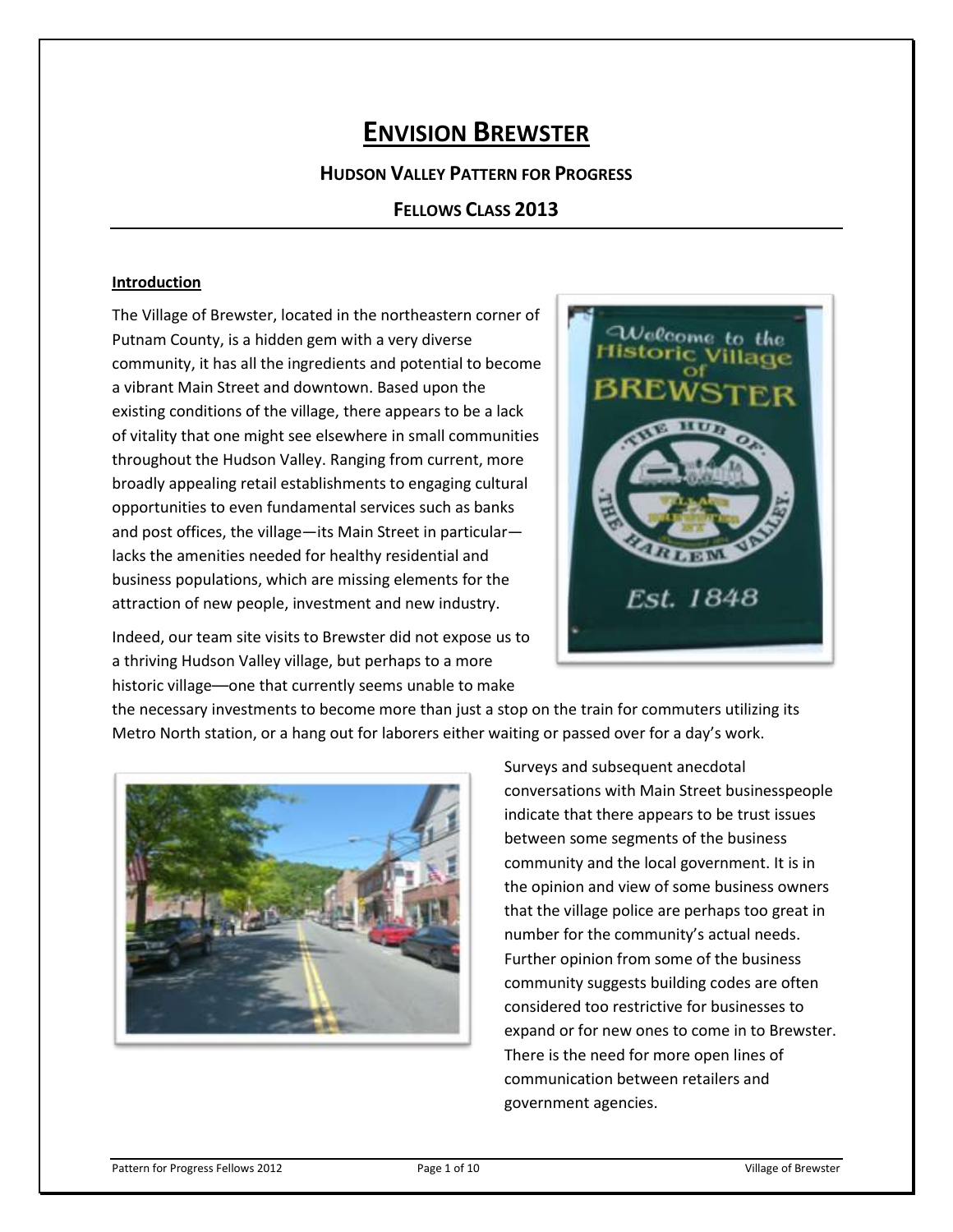Demographics have also drastically changed in the village of Brewster over the past 10 years, according to Census 2000 and Census 2010. The village has witnessed a dramatic increase in Hispanic and Latino populations and changes in the number of housing units and use. Hispanic and Latino populations have increased by 92.8 percent from 2000 to 2010, while the non-Hispanic and Latino population decreased by 28.3 percent. Today, the Hispanic and Latino population represent 56 percent of the total village population. The change in demographics is not a negative, but homeownership rates have unfortunately decreased as there has been population turnover.

| <b>Category</b>                 | <b>Census</b> | $%$ of | <b>Census</b> | $%$ of | % change     |
|---------------------------------|---------------|--------|---------------|--------|--------------|
|                                 | 2000          | total  | 2010          | total  | 2000 to 2010 |
| <b>Population</b>               | 2162          |        | 2390          |        | $+10.54%$    |
| <b>Non-Hispanic and Latino</b>  | 1468          | 67.9%  | 1052          | 44%    | $-28.33%$    |
| <b>Hispanic and Latino</b>      | 694           | 32.1%  | 1338          | 56%    | +92.79%      |
| <b>Total Housing Units</b>      | 881           |        | 961           |        | $+9.1%$      |
| <b>Occupied</b>                 | 840           | 95.3%  | 862           | 89.7%  | $+2.62%$     |
| Vacant                          | 41            | 4.7%   | 99            | 10.3%  | $+141.46%$   |
| <b>Owner-Occupied</b>           | 208           | 24.8%  | 194           | 22.5%  | $-6.73%$     |
| <b>Renter-Occupied</b>          | 632           | 75.2%  | 668           | 77.5%  | $+5.7%$      |
| <b>Average HH Size (Owner)</b>  | 2.65          |        | 2.77          |        | 4.52%        |
| <b>Average HH Size (Renter)</b> | 2.48          |        | 2.72          |        | 9.67%        |

The village observed a 9.1 percent increase in the number of housing units during the last decade. There was a 22 unit increase in the number of occupied units and an increase of 58 vacant units. Simultaneously, the number of renter-occupied units increased by 5.7 percent and owner-occupied decreased by 6.73 percent. A healthy community is defined, in part, as having a homeownership rate of approximately 66 percent. The village has a home ownership rate of 22.5 percent as of Census 2010. The average household size has increased in both owner and renter-occupied housing units.

There is great potential in Brewster. The village has several assets that could be used to increase community engagement, which would help reveal the vibrancy we believe is there, but is presently obscured. With a long-term plan and someone in place to facilitate and implement strategic goals and objectives, Brewster could use the assets it has to attract both tourists and new development.

There is a railroad history that the village has branded. Historically—even as recently as the 1970s three rail lines ran through Brewster. Presently, the Metro North Harlem Division has a stop in the village. There is also a Metro North stop in the town of Southeast, approximately 3–5 miles to the north. The second line, which is now the Putnam County Rail Trail and the North and South County Trailway in Westchester County, was the Putnam Division of the NY Central Railroad. Residents in Westchester and Putnam counties affectionately referred to this line as "The Old Put." The third line was known as the "Bridge Route." All trains traveling from Connecticut/New England westward had to cross the Hudson River over the Poughkeepsie Railroad Bridge, now known as the Walkway Over the Hudson. This line is also known as the Maybrook Corridor. Maybrook is located in Orange County. At one time the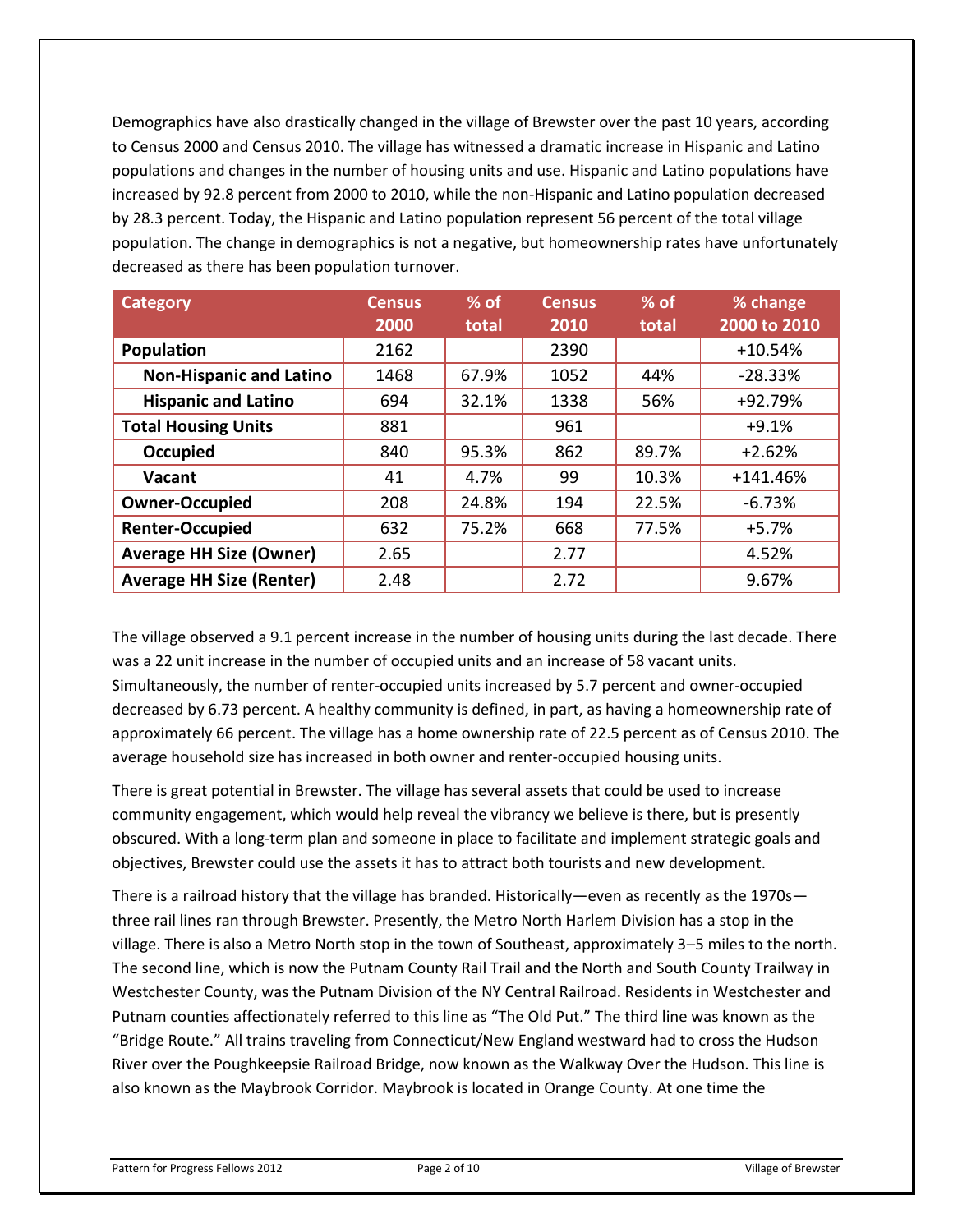Maybrook Rail Yards was the largest maintenance rail yard on the East Coast before the fire on the Poughkeepsie Bridge in 1974 shut the entire line down.

Perhaps the idea to tie in the existing Putnam County Rail Trail to a newly created North Putnam County Rail Trail on the Maybrook Corridor to the Dutchess County border would create the true hub the village has branded. If this could reach fruition, this trail could be connected to the Walkway. This would allow hikers or bikers to start in Van



Cortland Park in the Bronx, traverse all of Westchester County, Putnam County and lower Dutchess County before finally entering Ulster County, creating a rail trail comparable to the Erie Canal Rail Trail.

The Garden Street School was constructed in 1925 and just recently closed in June 2012. The Adaptive Reuse of the Garden Street School may also aid in the preservation of the village of Brewster's heritage and history. Depending upon the ultimate use of the building and grounds, there may be opportunities to secure federal, state and/or local funding, if available. The location of the Garden Street School is ideal for creating an anchor project that can be a catalyst for the revitalization of the Main Street, connection to the train/mass transit system and enhancing the possibilities of building a walkable community. The adaptive reuse of the school also opens the possibilities of creating new jobs and economic development opportunities, or the creation of either market rate or workforce housing. The building and grounds also lends itself to the "repurposing" as an educational center and commercial development for the performing arts, theater and film. The project may also result in a mixed use and

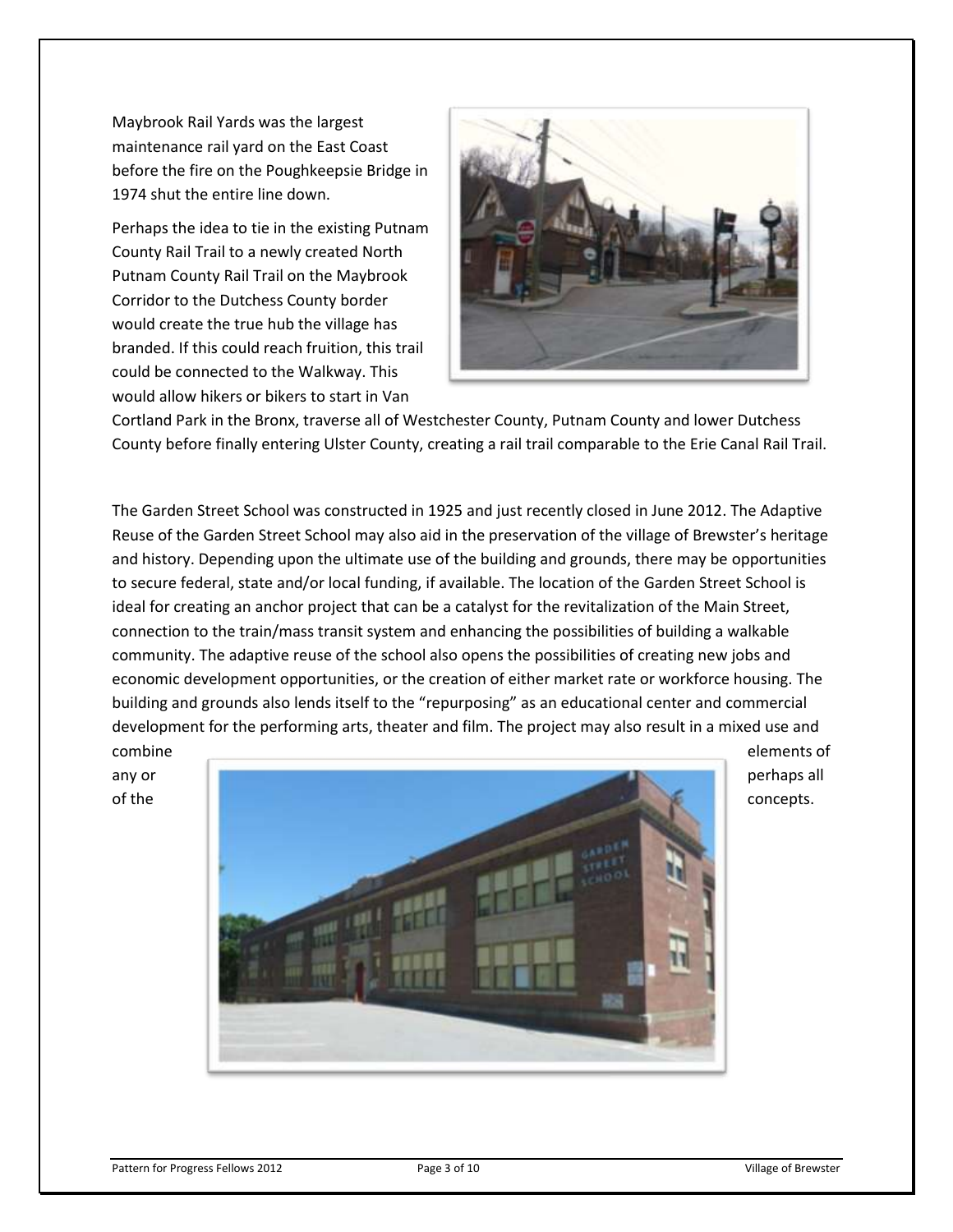#### **Planning**

The village of Brewster Board of Trustees approved changes to zoning regulations in June 2008 based on recommendations in the Brewster Master Plan in 2004. The Niche Study in 2009 determined that these changes did not adequately address the village's need to adapt to its present conditions. Prior to 2008, zoning regulations were more appropriate for low-density suburban development than for a dense historic village. Another issue was the ongoing discourse or lack of cooperation between various village internal departments and also with the town of Southeast regarding development in Brewster. The recommendations that the Niche Study proposed included the relaxation of parking requirements and simplification of the zoning regulations. Since the Niche Study was published, the village has in fact relaxed parking requirements, tightened cabaret regulations, made modifications for business categories, made changes to auto dealership uses and decreased multifamily zoning by creating owner-occupied single-family zoning.

The village of Brewster, is in fact now considering a thorough review of its master plan prior to any revisions in local zoning ordinances. Ideally, the local zoning code would originate from



consensus-driven policy planning for land use, transportation, housing, natural resources, economic development, social equity, culture and so on. In New York, zoning enabling acts continue to require that zoning be undertaken "in accord with a well considered plan" or "in accordance with a comprehensive plan." (See Gen. City Law Section 20 (25); Town Law Section 263; Village Law Section 7- 704.) The issue of spot zoning may arise if the comprehensive plan is revised at the same time as the local zoning ordinances. Spot zoning refers to the rezoning of a parcel of land to a use category different from the surrounding area, usually to benefit a single owner or a single development interest. This does not mean, however, that the village is unable to amend the local zoning ordinances to "respond to changed conditions in the community…." (See Gernatt Asphalt Products, Inc. v Town of Sardinia, 87 N.Y.2d 688 (1966)). The fact that a rezoning will benefit a landowner will not on its own invalidate the action, so long as the action accords with a comprehensive plan and the rezoning also furthers some clearly identified public interest.

In the case of the village, Brewster's zoning code allows multi-family residential uses on the upper stories of buildings in the B1 zone in the core of downtown. This is ideal for artists seeking a gallery downstairs with loft-style homes upstairs. In addition, the Niche Mark Plan: village of Brewster-March 2009, correctly states that by expanding this type of use to the neighboring B3 zone, it would create a stronger market for local businesses. This type of use must be balanced against the village's desire to expand and implement single-family homes in this neighborhood.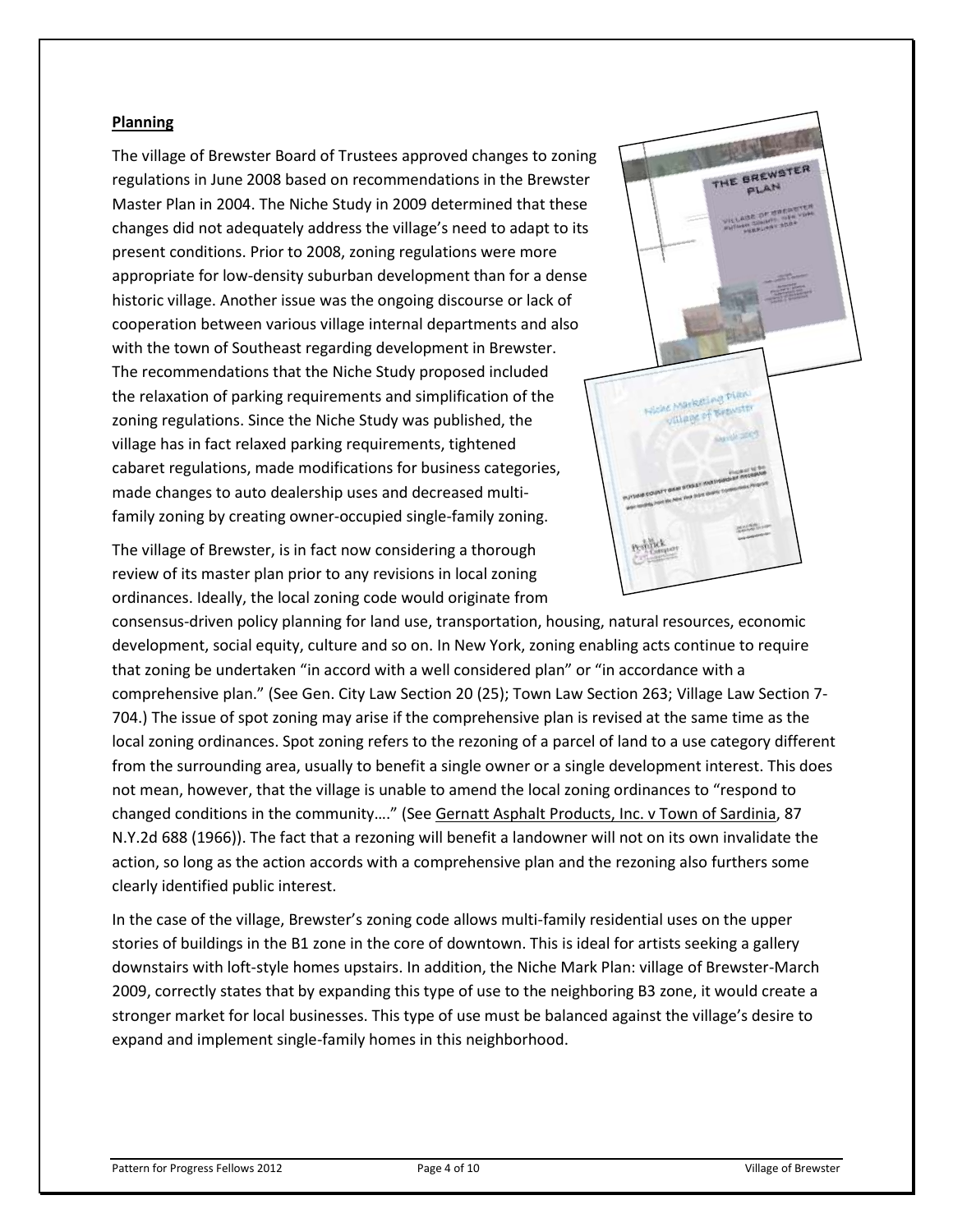In contrast, if the village amends local zoning ordinances while simultaneously revising the master plan, the laws may lack a vision for the community's long-range needs and goals. In addition, it may turn off potential investors because the governmental actions may seem arbitrary and capricious.

In summary, it is in the best interest for the village to make amendments to its local zoning ordinance in accordance with a well-considered or comprehensive plan. This will allow the community to meet its long-term goals and considerations.

# **Core Anchors**

Another fundamental aspect of successful community development initiatives is the development or enhancement of core anchors to increase interest and economic activity in city, town and village centers. Anchors may include critical transportation hubs to facilitate mobility as well as destination anchors providing arts, culture, entertainment, recreation, education and related opportunities and activities.

In the case of Main Street in Brewster, the key existing asset is clearly the Metro North train station. The Brewster train station boasts a 1 hour and 15 minute commute to Grand Central Terminal in New York City. From a SWOT (strengths, weaknesses, opportunities, threats) analysis perspective, this transit hub located in the heart of Main Street is the village's primary strength and the leverage needed to spur further development.

The challenge for Brewster's Main Street is the current lack of attractions to draw visitors and foot traffic from outside communities. Outside of the train station and the small local diner, there is a considerable dearth of attractions such as theatres, art studios, shops and boutiques, restaurants and recreation. In short, the primary goal for the redevelopment of Main Street should be to initiate focused development, establishing a core niche market, which will support further revitalization of the village center.

As mentioned earlier, the adaptive reuse of the Garden Street School represents an incredible opportunity for both the village and the Brewster Central School District. It is important to note that there are state laws, deed restrictions, existing zoning and environmental hurdles to clear. However, the Garden Street School lends itself to a variety of adaptive reuse opportunities, including: affordable senior housing, assisted living, film production studio, the performing arts and a variety of educational purposes, including, but not limited to, the development of a private or charter school, satellite campus of a four-year college, development of a business incubator, utilization of the cafeteria as a catering/restaurant training facility. Regardless of the end use, the property, if at all possible, should contribute to the local tax base.

In the case of the city of Poughkeepsie, efforts are ongoing to further the revitalization of the waterfront (train station) area and tying it to the broader downtown business district. It is well known that that the redevelopment of the Poughkeepsie-Highland Railroad Bridge, now the Walkway Over the Hudson, was a critical spark to city revitalization. Outside of the Walkway, the city has the benefit of attractions from the Bardavon Opera House, the Children's Museum, Cunneen Hackett Theatre, Dooley Square and the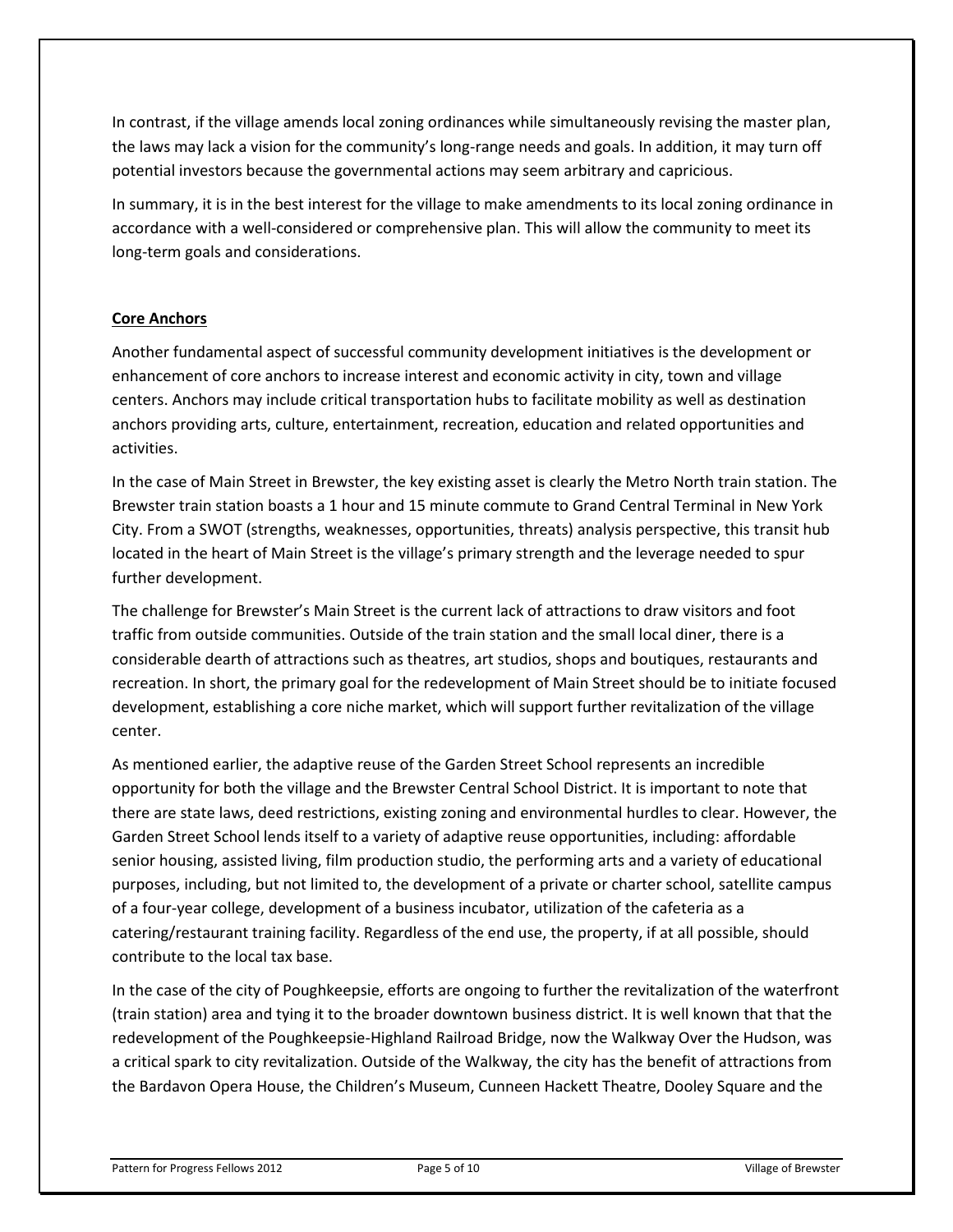numerous restaurants that have anchored lower and upper Main Street. While revitalization efforts are far from complete in Poughkeepsie, the success realized to date may serve as a model for Brewster. Leveraging the anchor of the train station and tying in related aspects of the development plan will support the goal establishing Brewster's Main Street as an attractive destination for the village and surrounding communities.

# **Retail**

An additional key to the revitalization of Main Street in Brewster is a fresh perspective regarding the role that retail plays in attracting and retaining economic growth and stabilization. The lack of major retailers in and around the Main Street area coupled with a strong retail presence in local shopping centers that are within a 5- to 10-minute drive creates the need for specialty retail and commerce that will draw visitors for unique wares that fit a need that cannot be met in other locations.



While analyzing current need and comparing it to available retail and geographic location, the most logical location to begin a "retail revitalization" is the intersection of Main Street and Railroad Avenue. The Metro North train station located at this corner is an economic draw, and retail based around an area of high traffic in town centers typically thrives. With this in mind, there are several recommendations for retail growth for Brewster:

- Seek out and attract establishments that are locally owned and offer locally produced artisanal gifts or foods that cater to the core value of the "Think Local" movement and are attractive to families invested in the future of the community. These can include: art dealers or galleries, local groceries, farmers markets, butchers or delis, or bakeries.
- Harness the geographic location and proximity to natural destinations and attract ecotourism/adventure-based retail and businesses. This would play to local rivers, the blossoming demand for fitness-based attractions and outdoor living and could include: sports stores (particularly bait and tackle), bike shops (rentals included), health food stores, or high-quality second hand shops.
- Attract high-end "Main Street" retailers to take advantage of traffic flowing into the Brewster train station from Fairfield County in CT and Dutchess and Westchester counties in NY. These could include typically mall-based retailers that have begun populating Main Street locations in recent years, including the Gap, Banana Republic or The Children's Place.

It may be to the village's advantage to hire a Main Street Coordinator to manage the marketing and growth strategies outlined in this proposal. This position will need to be financial and retail savvy and have a background in marketing and sales.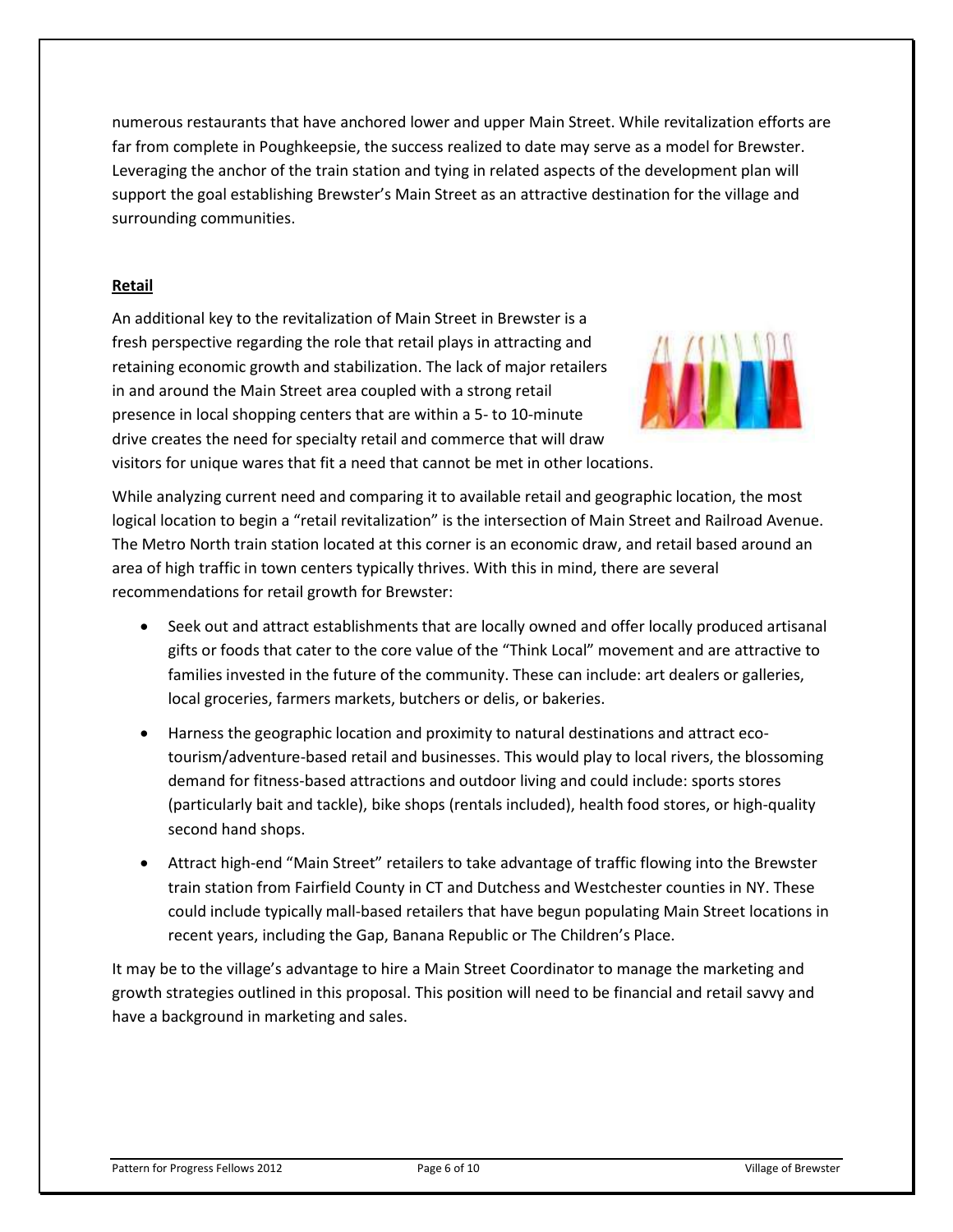#### **Arts and Culture**

Brewster is dubbed the "Hub of the Harlem Valley" on its own webpage. In order to truly be a "hub," Brewster must be well rounded. We believe that one aspect significantly missing from the village is a visible arts scene. Urban blight could be remedied by changing the perception of the village's downtown core as a place where performance, exhibits and



unique cultural offerings could be found. Empty storefronts could become display areas for art, while performances and readings could take place in restaurants, train stations and public buildings. More activity within this Main Street corridor, with people strolling, shopping and enjoying the sights will increase the length of visitors' stays, allowing people a feeling of safety and enjoyment as they drive and walk through the area. This will ultimately increase property values and decrease vacancy rates.

# **Landscape of the existing arts and cultural assets for the village of Brewster:**

**Brewster Theater Company**: 26 Prospect Street. **<http://www.brewstertheatercompany.org/>** Includes a cabaret series, teen theater workshop, Armchair Actors and local theater season.

**Brewster Public Library:** 79 Main Street. With existing programs for the public and a public room, the Brewster Public Library is a great place to launch more localized arts and cultural events. Given that 76 percent of the downtown population is Hispanic, we suggest bilingual story times for children that would also include an arts component.

**Cultural Arts Coalition (TOSCAC**): An organization that exists to promote and raise funds for the development and effective management of affordable, accessible performance space that will provide citizens of the town of Southeast opportunities to participate in and appreciate cultural arts, including lectures, theater, dance, film, music, visual arts and inclusive community events.

TOSCAC wants to renovate the Southeast Old Town Hall, a historic landmark within the village of Brewster to use as a cultural hub. The plans to renovate this structure include a performing art venue on the third floor. A grassroots citizens' group attempted to pass a \$3.8 million bond to renovate the structure, but was narrowly defeated in 2010.

**Putnam Arts Council:** Outside of the village of Brewster, the Putnam Arts Council should be able to provide technical assistance, links to artists and resources to improve a building infrastructure in Brewster. It calls itself "a voice for the arts in Putnam County, and maintains a leadership role in promoting, fostering, and perpetuating the visual, performing and literary arts in the county and environs." They represent the county for the New York State Council of the Arts: <http://putnamartscouncil.com/contactus.html>

**Seven Stars Dance School**[: www.sevenstarschool.com](http://www.sevenstarschool.com/) Multiple specialties of dance forms taught and classes in acrobatics and drama for many age groups.

**Southeast Museum**: 67 Main Street. "Established in 1963, the Southeast Museum offers exhibits on the history of the Town of Southeast, including the early American Circus, the Harlem Line Railroad, the Tilly Foster mine, the Borden Milk Condensery, and the Croton Reservoir System. In addition, the museum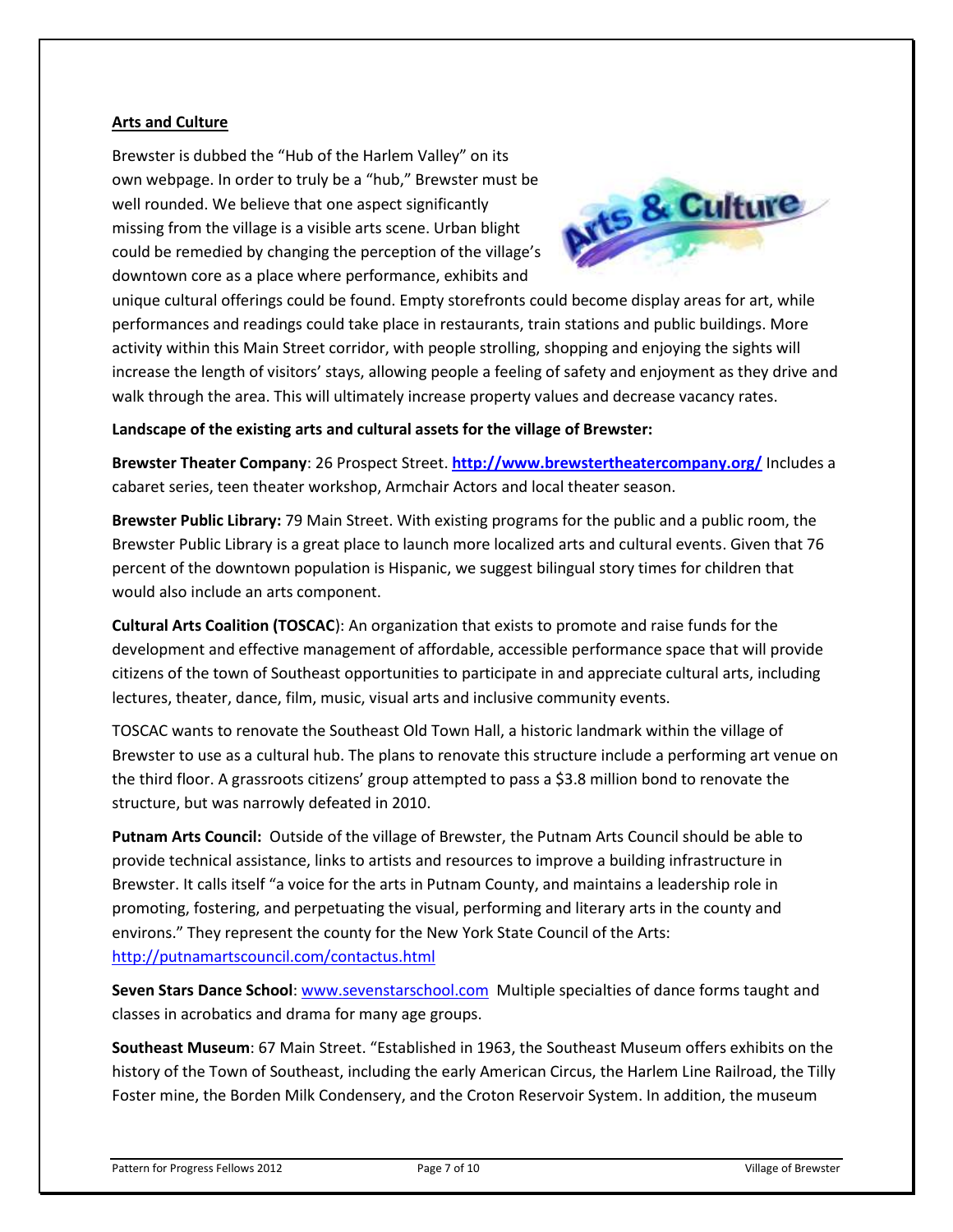presents various changing exhibits, drawing on its extensive collection of antique farm and household implements, quilts, clothing and assorted Americana reflecting 19th century material culture. The museum is located on Main Street, Brewster in one of Putnam County's largest landmarked buildings, the 1896 Old Town Hall, which is listed in the National Register of Historic Places."

#### **Recommendations**

#### **Increase Community Engagement:**

By utilizing existing empty spaces to create vibrant windows along the downtown area, the goal would be to change the perception of Main Street as a place to leave and change it into a place to live. For instance, by inserting arts exhibits in windows of empty buildings, exhibitions could be rotated every three months, providing local artists with a venue for the public to see their work. Informational signage inside the buildings, readable through the windows would accompany the work. In some instances, it could provide a place to see artwork in an open building, such as a restaurant in a nearby location. This would cross-pollinate foot traffic to encourage people passing through to stop into existing businesses. To help bridge the cultural gap between the Latino and Anglo-American demographic groups, crosscultural artistic and performance events could be curated into this programming, symbolizing an effort by the community to publicly educate the rich heritage across the Americas.

# **Launch Brewster Arts & Community Week**:

Every month, collaborating arts groups could schedule events and exhibits such as the windows project mentioned above during one week, with a publicized timeline and promos that inform local residents and commuters coming through the train station. During unseasonable weather, events could be hosted in several locations around Main Street, including the Southeast Museum, the Brewster Public Library, the train station lobby and by pop-up events in empty buildings. An organization with a 501(c)(3) and liability insurance can get a temporary certificate of insurance to protect property owners, and property owners can provide lights, empty space and heating for performances, exhibits and literary readings. During the spring and summer, events can spill out onto the sidewalks and side streets, promoting a lively arts scene and encouraging commuters and locals to linger and enjoy their time in the Main Street corridor.

#### **Encourage and Strengthen Collaborative Efforts:**

This would entail inviting local groups, such as Seven Stars Dance School, Brewster Theater Company, Brewster Public Library, and leaders from the Southeast Museum to collaborate on themed exhibits, performances and competitions, resulting in increased impact and visibility for all. This should also include local government officials and business representatives sitting together at the planning table with cultural groups. Reaching out to the Putnam Arts Council may lead to community volunteers and artists wishing to become involved. Drilling down to a micro level, reaching out to local residents in the Hispanic community through invitations to exhibit cultural objects, such as embroidery, music and art will increase local residents' interest in downtown as an area important to them and their family. Food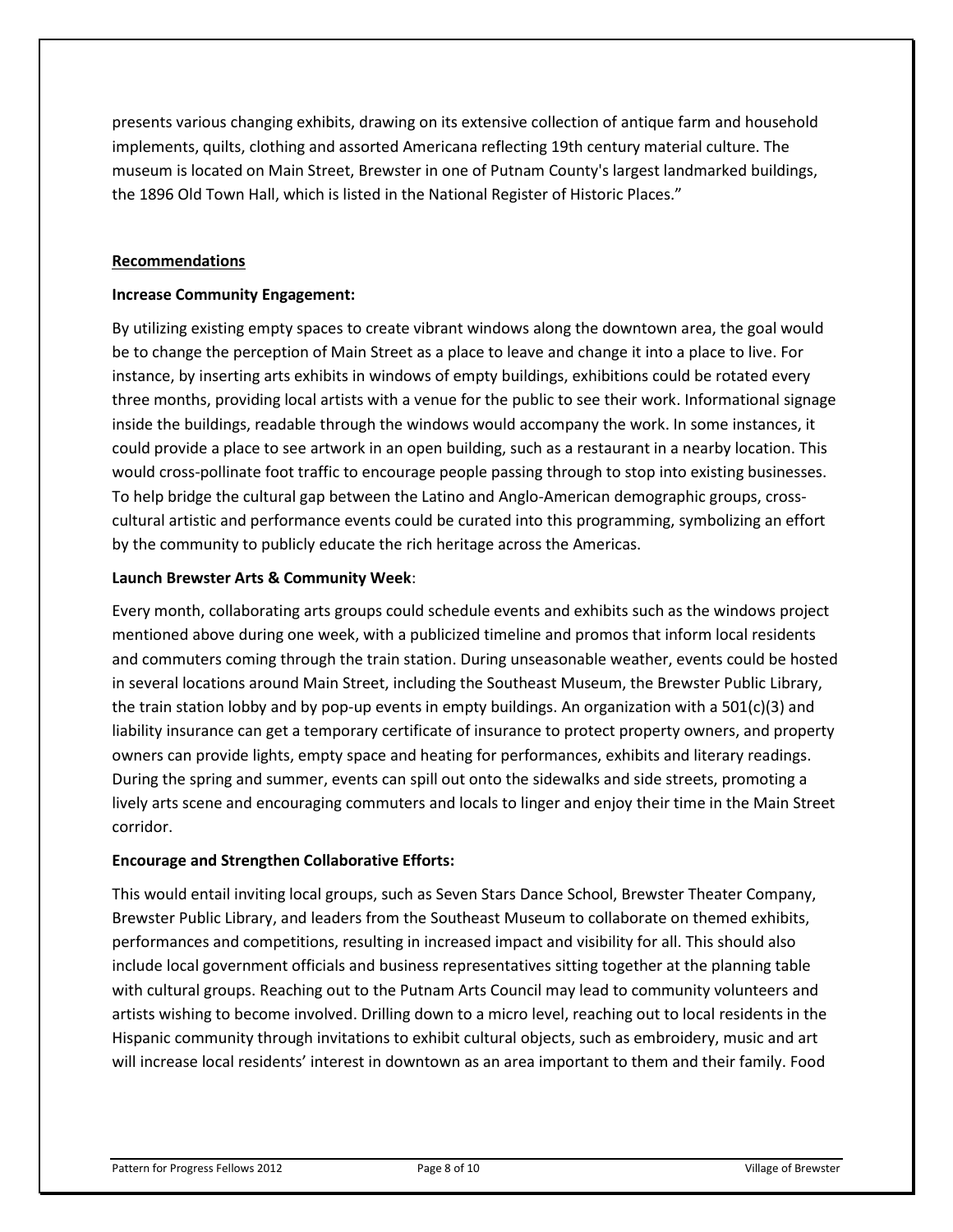events highlighting cultural and artistic themes combined with these collaborative efforts could also help increase audience and multi-generational participation.

# **Cultivate NYC Artists:**

As the village's website indicates, Brewster sits in the beautiful Harlem Valley, and New York City artists wishing to live more affordably while working on their art would see living and working in Brewster as an opportunity. In the village of Brewster, along the Main Street corridor, a few select blighted buildings could be set aside as special incentive arts-investment buildings, allowing artists to purchase them with little or no money down and use sweat equity to improve the property. Artists have a history of being urban pioneers, buying and improving property most recently in Detroit, but this phenomena has occurred with much documentation in the NYC areas of DUMBO and SOHO. Allowing artists to buy property and become stakeholders would instantly make Brewster a magnet for more artists, and allow them to stay as permanent residents when the downtown area of Brewster becomes fully developed. Outreach and partnering with socially active groups such as Not An Alternative and Occupy Sandy or more formalized organizations like Creative Time might broaden the reach of this suggested initiative.

# **Management and Leadership:**

To increase community engagement, collaboration with existing cultural groups and local business and government, Brewster could hire a "Community Engagement Specialist," whose focus would be to provide the organizational support to link these grassroots efforts together. The person ideally would have a strong arts/cultural background with experience working with community groups and be highly organized. It would be advisable that this person also be fluent in Spanish in order to make connections with the large population of native Spanish speakers living and working in Brewster. The high concentration of Guatemalan people that have settled in Brewster creates a great opportunity for Brewster and this "Community Engagement Specialist" to establish a "sister city" in Guatemala such as Antigua or elsewhere to create a formalized cultural exchange with residents and students in the village.

In this report we have suggested in different places that Brewster hire a Main Street Coordinator or a Community Engagement Specialist. Ultimately, these recommendations are one and the same. The village needs a dedicated staff person to facilitate its long-term vision, in terms of retail, the arts, culture and planning. This investment, whether called a Village Planner, a Main Street Coordinator or a Community Engagement Specialist, would go a long way toward building stronger relationships and bringing fresh energy and vision to the village, beginning with Main Street.

While there are no recent examples to draw from regarding a Community Engagement Specialist position being created by local governments in the Hudson River Valley, we believe such a move would be a bold statement that would offer great benefits to the village of Brewster. Such a dedicated staff person could be charged in the beginning with relatively simple tasks to enhance Main Street––jobs like the management of public bulletin boards (timely removal of flyers), perhaps the installation and painting of public benches on Main Street and other appearance-based efforts.